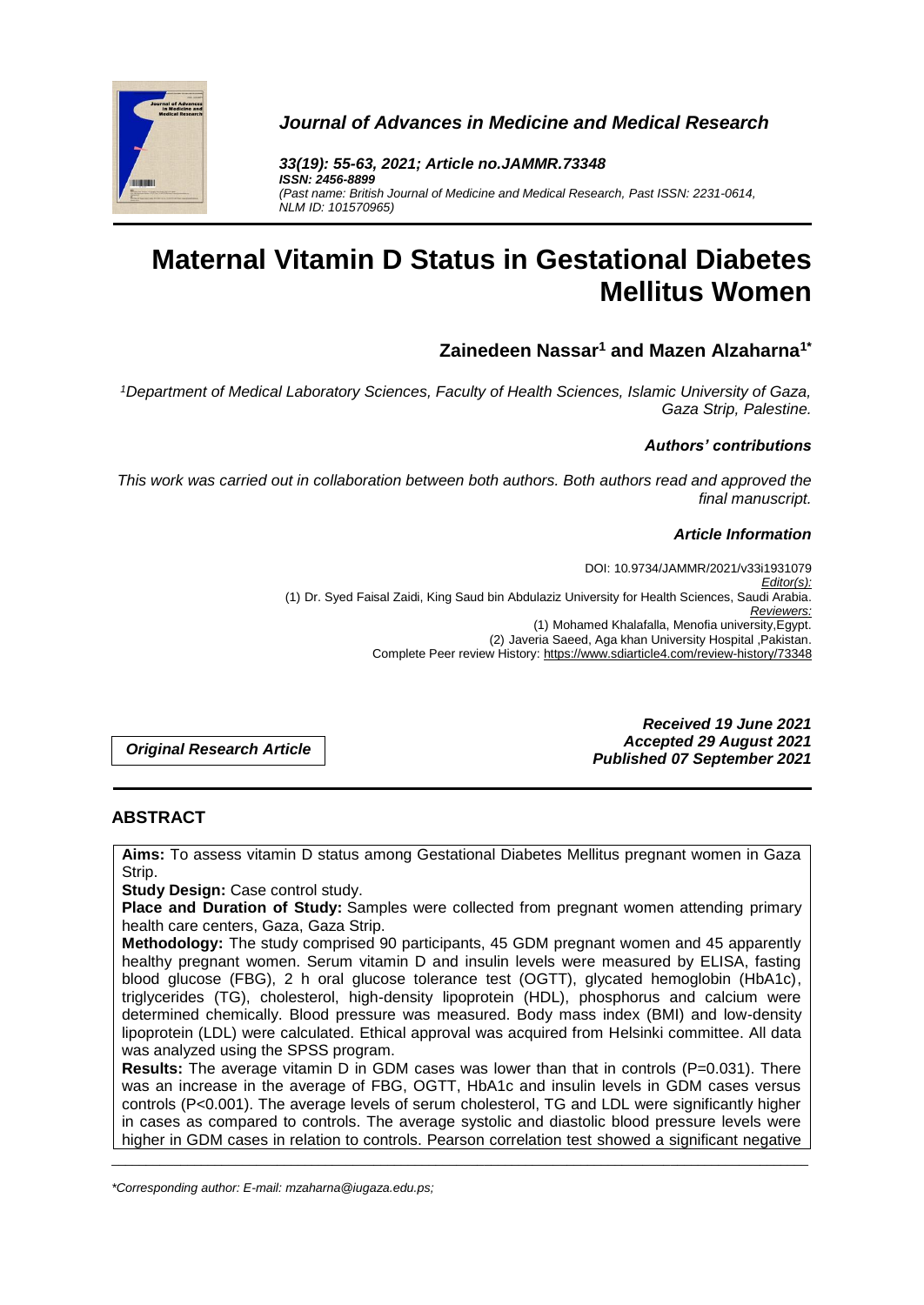correlation between vitamin D and the parameters: BMI, glucose, OGTT, HbA1c and Homeostatic Model Assessment for Insulin Resistance (HOMA-IR). **Conclusion:** Vitamin D was lower in GDM women compared to controls. Low vitamin D status may be associated with insulin resistance and act as a risk factor for GDM.

*Keywords: Vitamin D; gestational diabetes mellitus; oral glucose tolerance test; insulin resistance.*

## **ABBREVIATIONS**

*1,25-(OH)2D: 1,25-Dihydroxyvitamin D; 1 o : Primary; 2<sup>o</sup> : Secondary; BG: Blood glucose; BMI: body mass index; Ca: Calcium; DBP: Diastolic blood pressure; DM: diabetes mellitus; FBG: fasting blood glucose; GDM: Gestational diabetes mellitus; HbA1c: Hemoglobin A1c; HDL: High-density lipoprotein; HOMA-IR: Homeostatic Model Assessment for Insulin Resistance; LDL-C: Low-density lipoprotein; OGTT: Oral glucose tolerance test; P: Phosphorus; Prep.: Preparatory; SPB: Systolic blood pressure; t: Student t-test; T2DM: Type 2 diabetes mellitus; TG: Triglyceride; USD: United States Dollar; VDRs: Vitamin D receptors; 2 : Chi-square test.*

## **1. INTRODUCTION**

Gestational diabetes mellitus is defined as glucose intolerance of various degrees of severity, which appears or recognized during pregnancy [1]. The global prevalence of GDM is 4.1% to 27.5% based on the ethnical mix of the people and tests administered for the diagnosis [2]. A study of prevalence and demographic characteristics of GDM in 2014 revealed that GDM prevalence among Gaza refugee women was 1.8% [3]. Gestational diabetes mellitus is related to increased risk of numerous complications among pregnant women and fetus during birth and in later life. The complications associated with GDM include preeclampsia, cesarean section and increase risk of getting type 2 diabetes mellitus (T2DM) later in life. Infant's complications include macrosomia, congenital abnormality, birth trauma, respiratory difficulty, hypoglycemia and jaundice [2].

Vitamin D, known also as calciferol, is a prohormone that has an important role in homeostasis of calcium and phosphorus and supports protection of bone's health. Humans gain vitamin D either from the diet directly or by direct exposure to sun light, ultraviolet-B (UV-B) radiation. Vitamin D has also a significant role in neuromuscular functions [4]. Functionally, vitamin D includes two major forms, vitamin D2 (ergocalciferol) and vitaminD3 (cholecalciferol) [4]. The pleiotropic actions of vitamin D and their clinical significance are becoming more apparent now, the human genome contains 2776 vitamin D receptor binding sites [5].

Different researchers have found an association between vitamin D insufficiency and various

pathological conditions, including cardiovascular diseases, cancer, neurocognitive disorders, adverse pregnancy, GDM or birth defects, and less common immunological dysfunctions [6,7]. Epidemiological studies have also shown complete proper association between deficiency of vitamin D and elevated risk of T2DM [2].

Vitamin D plays an important role in glucose homeostasis. The doubled roles of vitamin D involve the presence of specific vitamin D receptors (VDRs) on pancreatic β-cells, the expression of 1-α- hydroxylase enzyme in pancreatic β-cells which catalyzes transformation of 25-(OH)D to 1, 25-(OH)2D [8]. Presence of a vitamin D response element in human insulin gene promoter, and the existence of VDR in skeletal muscle. 1,25-(OH)<sub>2</sub>D immediately provides transcription activation of the human insulin receptor gene [9], provides peroxisome proliferators activator receptor-δ, which stimulates the expression of insulin receptor, and stimulates insulin-mediated glucose transport in vitro [9].

In Gaza Strip, no previous studies have investigated the association between vitamin D and GDM. Therefore, the present study aimed to assess serum vitamin D level in GDM patients from Gaza Strip.

## **2. MATERIALS AND METHODS**

## **2.1 Study Design & Population**

The present study is a case control one. The study was conducted on 45 women with GDM cases and 45 apparently healthy pregnant controls aged 25 to 37 years old.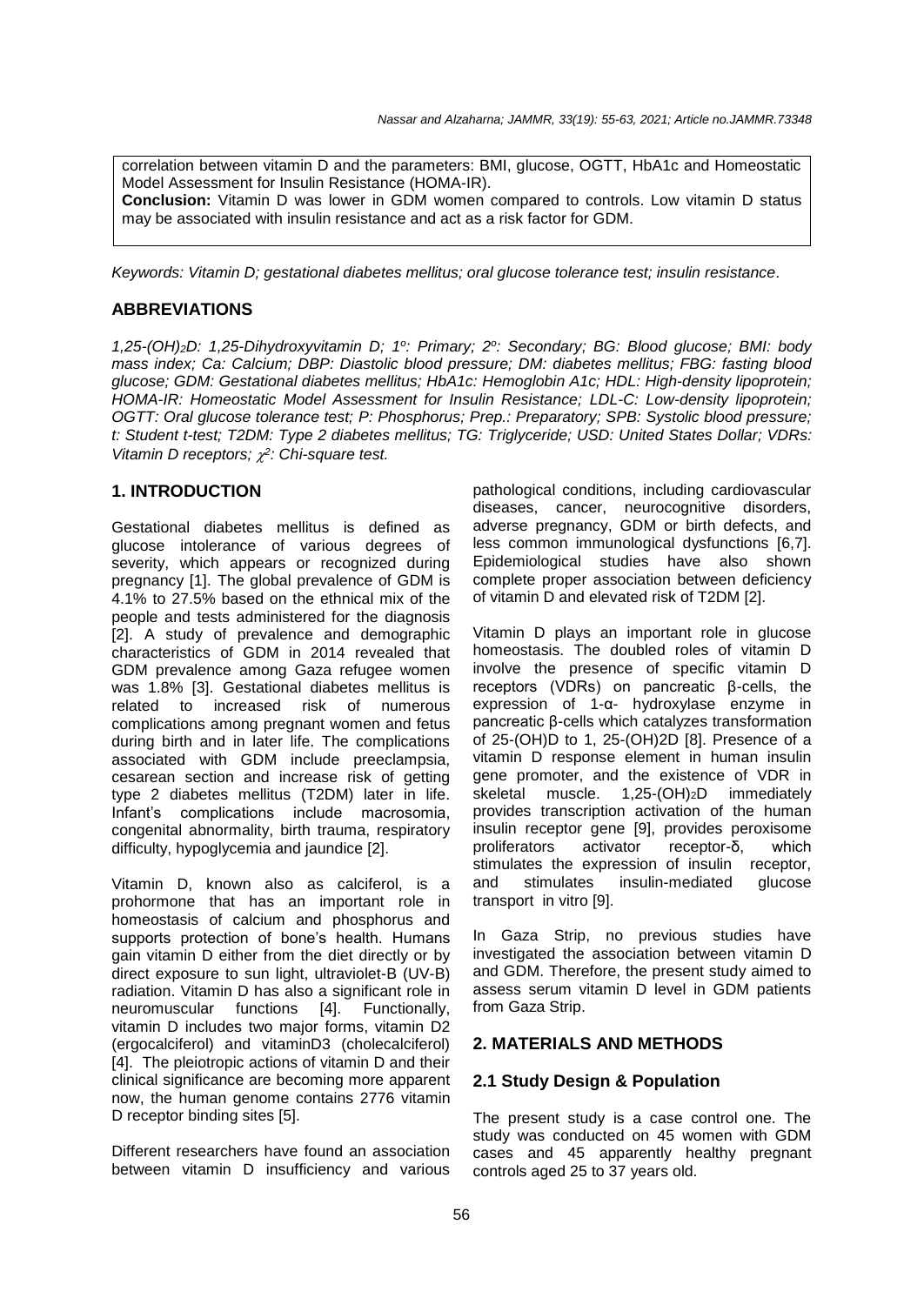## **2.2 Data and Samples Collection**

A questionnaire was designed to match the study need for both cases and controls. The samples were collected from women with GDM and healthy pregnant women from Ministry of Health Clinics in Gaza Strip. GDM women were diagnosed by a 2-h 75-g OGTT at 24 - 28 weeks of gestation, the cut-off values being > 92 mg/dl FBG level, and >140 mg/dl at 2 h 75-g OGTT [10].

#### **2.3 Samples Processing & Analysis**

Venous blood samples (5ml) were drawn from the participants. About 2 ml were placed into EDTA tube to determine HbA1c. The remaining quantity of blood was placed into the plain tube to allow blood to clot and serum was separated by centrifugation. Serum was used for analysis of FBG, cholesterol, HDL, LDL, calcium, phosphorus, vitamin D, and insulin. Another blood sample (3ml) was drawn after 2h for OGTT. All samples were preserved on ice and directly analyzed. 1 ml of the serum was aliquoted and stored at -20°C for analysis of insulin and vitamin D using ELISA kits. For all biochemical tests normal and abnormal controls were used (QCA seriscan, Spain).

## **2.4 Inclusion Criteria**

Inclusion criteria includes pregnant women on second trimester gestation (24-28) weeks, with mild hyperglycemia (92-126 mg/dl), aged 25-37 years old.

## **2.5 Exclusion Criteria**

Women with the following criteria were excluded: cases and controls aged under 25 and above 37 years old. Women with different chronic<br>diseases. Women who take hormone diseases. Women who take hormone replacement therapy or corticosteroid therapy and women on vitamin D supplements.

#### **2.6 Statistical Analysis**

Data was analyzed using IBM SPSS/PC (Statistical Package for the Social Science Inc. Chicago, Illinois USA, version 22) statistical package. Simple distribution of the study variables and the cross tabulation was used. Chisquare  $(x^2)$  was applied to identify the significance of the associations, relations, and interactions between different variables. The

independent sample t-test procedure was used to compare means of quantitative variables by the separated cases into two qualitative groups such as the relationship between cases and controls vitamin D. Pearson correlation test was applied. The results were considered as statistically significant when the P-value< 5%.

## **3. RESULTS**

### **3.1 General Characteristics of the Study Population**

As shown in (Table 1), The BMI in cases was significantly higher compared to controls (P<0.001). The number of cases with family history of DM was 26 women (57.8%) in contrast to 12 women in controls (26.7%), while those without family history of DM were 19 women in cases (42.2%) in contrast to 33 women in controls (73.3%), the difference was statistically significant (P=0.003). On the other hand, regarding the family history of GDM, 10 (22.2%) of cases have family history in contrast to none in<br>controls. The difference was statistically controls. The difference was statistically significant (P=0.001). GDM cases who have physical activity were 12 (26.7%) in contrast to 17 (37.8%) in controls, the difference was not statistically significant (P=0.259).

#### **3.1.1 Vitamin D, insulin, HbA1c and glucose levels among the study population**

Table 2 shows that the average concentration of vitamin D in GDM cases was (29.6±10.6 ng/ml) which is lower than that that in controls (34.5±10.6 ng/ml), the difference was statistically significant (P=0.031). The FBG results were higher in GDM cases (105.8±15.8 mg/dl) compared to the controls  $(66.5\pm8.1 \text{ mg/dl})$ , the difference was also statistically significant (P<0.001). On the other hand, the average OGTT in GDM cases was (187±25.5 mg/dl) in contrast to that in controls (85.8±8 mg/dl), the difference was statistically significant (P<0.001). While, the average percentage of HbA1c was higher in GDM cases (7.1±0.4%) in contrast to controls (4.4±0.4%), the difference was also statistically significant (P<0.001). On the other hand, serum insulin level was higher in GDM cases (20.4±8.4 µIU/ml) compared to controls with average insulin level  $(6.2±1.7 \mu U/ml)$ , the difference was statistically significant (P<0.001). The HOMA-IR was higher in cases (5.2±2.2) compared to controls  $(1.0 \pm 0.3)$  and the difference was also statistically significant (P<0.001).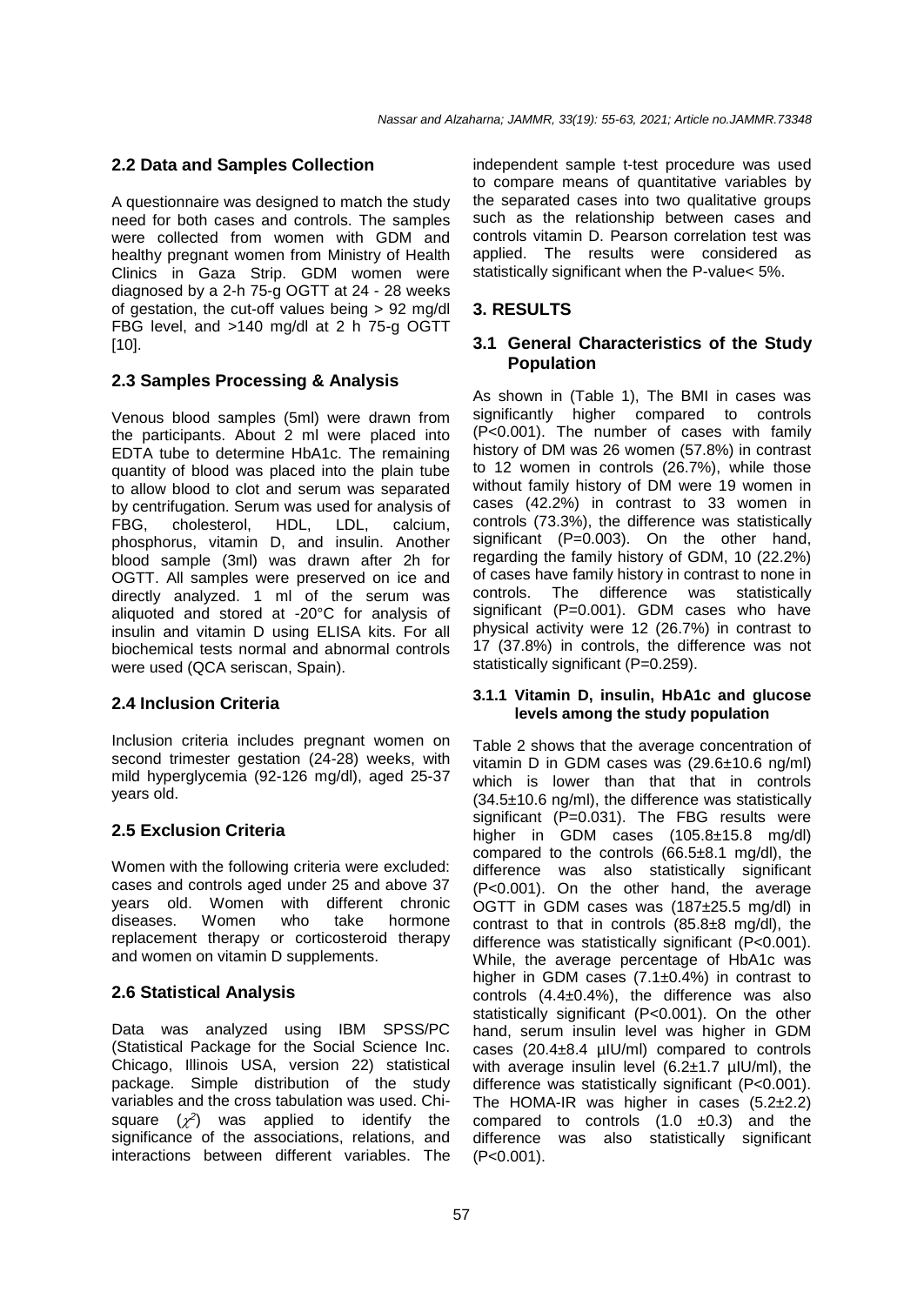| <b>General characteristics</b> |                | Controls (n=45)        | Cases ( $n=45$ )       | P-value         |
|--------------------------------|----------------|------------------------|------------------------|-----------------|
| Age (years)                    | <b>Mean±SD</b> | $29.3 \pm 3.2$ (25-36) | $30.3 \pm 3.5$ (25-36) | 0.151           |
| Weight (Kg)                    | (Min-max)      | 70.5±9.2(57-97)        | 89.2±10.9 (62.5-113)   | $0.013$ *       |
| Height (cm)                    |                | 157.8±6.8(133.4-170)   | 161.2±5.8 (150-172.5)  | < 0.001         |
| BMI $(Kg/m2)$                  |                | 22.4±3(18.0-30.4)      | 27.9±3.6 (18.9-36.6)   | $< 0.001$ *     |
| Education                      | n (%)          |                        |                        | $0.006*$        |
| University                     |                | 15(33.3)               | 3(6.7)                 |                 |
| 2º school                      |                | 18(40.0)               | 27(60.0)               |                 |
| Prep. & 1º school              |                | 12 (26.7)              | 15(33.3)               |                 |
| Employment                     |                |                        |                        | 0.557           |
| Yes                            |                | 1(2.2)                 | 2(4.4)                 |                 |
| No                             |                | 44(97.8)               | 43(95.6)               |                 |
| Income (USD/month)             |                |                        |                        | 0.528           |
| < 285                          |                | 19(42.2)               | 24(53.3)               |                 |
| 285-570                        |                | 24(53.3)               | 20(44.5)               |                 |
| >570                           |                | 2(4.4)                 | 1(2.2)                 |                 |
| Family history of DM           |                |                        |                        | $0.003*$        |
| Yes                            |                | 12(26.7)               | 26(57.8)               |                 |
| No                             |                | 33(73.3)               | 19(42.2)               |                 |
| Family history of GDM          |                |                        |                        | $0.001*$        |
| Yes                            |                | 0(0.0)                 | 10(22.2)               |                 |
| <b>No</b>                      |                | 45(100)                | 35(77.8)               |                 |
| Physical activity              |                |                        |                        | 0.259           |
| Yes                            |                | 17(37.8)               | 12(26.7)               |                 |
| No                             |                | 28(62.2)               | 33(73.3)               | $\cdot$ $\cdot$ |

|  | Table 1. General characteristics of the study population |  |  |  |
|--|----------------------------------------------------------|--|--|--|
|--|----------------------------------------------------------|--|--|--|

*BMI: body mass index; DM: diabetes mellitus; GDM: Gestational diabetes mellitus; n: number of the subjects; Prep.: Preparatory; t: student t-test; USD: United states Dollar;*  $\chi^2$ *: chi-square test, 1<sup>o</sup>: Primary; 2<sup>o</sup>: Secondary. <sup>\*</sup>Pvalue significant at p≤0.05*

| Table 2. Vitamin D, insulin, HbA1c and glucose levels among the study population |  |  |
|----------------------------------------------------------------------------------|--|--|
|----------------------------------------------------------------------------------|--|--|

| <b>Parameters</b>                | Controls ( $n=45$ ) Mean $\pm$ SD | Cases (n=45) Mean $\pm$ SD | P-value                |
|----------------------------------|-----------------------------------|----------------------------|------------------------|
| Vitamin D (ng/ml) (Min -<br>max) | $34.5 \pm 10.6$ (7-59)            | $29.6 \pm 10.6$ (8-56)     | $0.031$ <sup>*</sup>   |
| FBG (mg/dl) (Min - max)          | $66.5 \pm 8.1$ (52-84)            | 105.8±15.8 (89-171)        | $< 0.001$ <sup>*</sup> |
| OGTT (mg/dl) (Min -<br>max)      | 85.8±8.0 (72-99)                  | 187.0±25.5 (146-294)       | < 0.001                |
| HbA1c (%) (Min - max)            | $4.4\pm0.4$ (3.8-5.2)             | $7.1 \pm 0.4$ (6.3-8.1)    | < 0.001                |
| Insulin (uIU/ml) (Min -<br>max)  | $6.2 \pm 1.7$ (3.4-9)             | $20.4\pm8.4$ (6.3-41.2)    | < 0.001                |
| HOMA-IR (Min - max)              | $1.0+0.3(0.5-1.8)$                | $5.2\pm2.2$ (1.9-12.1)     | < 0.001                |

*FBG: fasting blood glucose; HbA1c: Hemoglobin A1c; HOMA-IR: Homeostatic Model Assessment for Insulin Resistance; OGTT: oral glucose tolerance test; n: number of the subjects; SD: standard deviation. P-value significant at P≤0.05*

#### **3.1.2 Lipid profile of the study participants**

As shown in Table 3, the average serum TG level in GDM cases was higher (150.6±40.3 mg/dl) compared to controls (114.7±40 mg/dl), the difference was statistically significant

(P<0.001). The average serum total cholesterol level among GDM cases was higher (198.7±55.3 mg/dl) in contrast to controls (162.4±46.1 mg/dl), the difference was also statistically significant (P=0.001). Moreover, the average serum LDL cholesterol level in GDM women was higher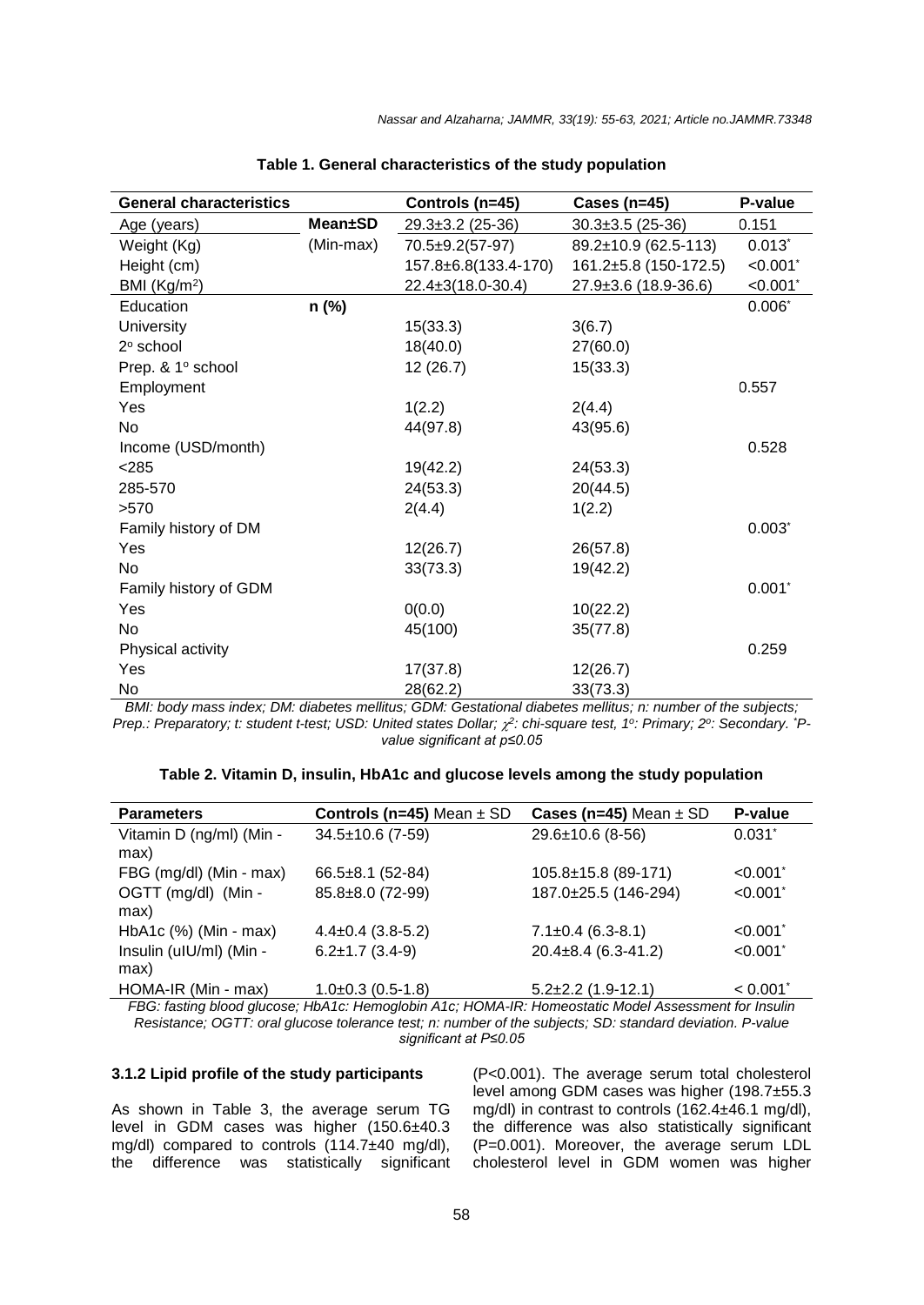(121.9±53.5 mg/dl), in contrast to controls (94.6±44.8 mg/dl), the difference was statistically significant  $(P=0.010)$ . On the other hand, there was almost no difference in HDL between cases and controls.

### **3.1.3 The levels of calcium, phosphorus, Systolic & Diastolic blood pressure among the study population**

As shown in Table 4, the difference between the serum total calcium and phosphorus levels in GDM cases and controls were not statistically significant.

On the other hand, the average systolic blood pressure (SBP) level in GDM cases was higher (116.3±10.3 mmHg), compared to controls (107±8.1 mmHg), the difference was statistically significant (P< 0.001). Moreover, the average diastolic blood pressure (DBP) in GDM cases was higher (74.8±9 mmHg), in contrast to controls (68.7±7.5 mmHg), the difference was also statistically significant (P=0.001) (Table 4).

#### **3.1.4 Correlation between vitamin D and the studied parameters**

As shown in Table 5, vitamin D shows a negative correlation which is statistically significant with BMI ( $r = -0.223$ , P=0.035). The results also show that there is a negative correlation which is statistically significant between vitamin D and FBG ( $r = -0.235$ , P=0.026), OGTT ( $r = -0.249$ , P=0.018) ), HbA1c ( $r = -0.232$ , P=0.028), and HOMA-IR  $(r = -0.215, P = 0.042)$ .

## **4. DISCUSSION**

Vitamin D deficiency impairs insulin secretion and stimulates glucose intolerance. Supplementation of vitamin D has shown to decrease the risk of developing T1DM, T2DM and GDM. Vitamin D has also been shown to decrease the risk of diabetes associated complications [1]. Many studies have shown that the problem of vitamin D deficiency is not limited to low sun areas of the world but also is common in sunny regions such as Middle Eastern countries like Jordan [11].

## **4.1 General Characteristics of the Study Population**

The results of the present study show that BMI was significantly higher in cases compared to controls. Therefore, high BMI may be considered as a risk factor in pregnant women for GDM. Our results are compatible with different studies which agree that the main associated factors with GDM are obesity and increased BMI [1,12]. Recently, in Gaza Strip the increase in obesity prevalence has also increased the prevalence of GDM [3]. Obesity and subsequently GDM rise the risk of adverse pregnancy and infant's health outcomes and also a higher risk of developing T2DM later in life in both the mother and child [2].

On the other hand, the results of the current study show that there is a statistically significant difference between cases and controls regarding family history of DM, cases have higher family history of DM in relation to controls. The results agree with those of Tomedi et al. (2013) who indicated pregnant women with family history of DM is linked to elevated incidence of different degree of glucose intolerance and DM particularly at environmental trigger acting on an underlying genetic susceptibility [13].

#### **4.1.1 Vitamin D, insulin, HbA1c and glucose profile among the study population**

The average level vitamin D in GDM cases was lower compared to that of controls and the difference was statistically significant. These results agree with the results of different studies which showed that low vitamin D levels are associated with higher risk of developing GDM [14,15]. In contrast, different studies have shown that there is no association between the low levels of vitamin D and the risk of developing GDM [16,17]. There are conflicting results regarding maternal vitamin D status and risk of GDM. The reason may be due to differences in population characteristics including ethnicity, geographic location, gestational age at sampling and diagnostic criteria for GDM.

Regarding the results of FBG, OGTT and HbA1c, the levels were higher in GDM cases compared to controls. The higher levels of HbA1c in cases approve that there was a poor glycemic control in cases for at least the past 2 months. These results agree with those of others including Maghbooli et al. and Wang et al., [18,19].

Serum insulin mean level in GDM cases was higher in contrast to controls with statistical significance difference. These results are linked to insulin resistance in GDM cases. This can be confirmed from the HOMA-IR results which showed that GDM cases have higher values compared to controls. During pregnancy,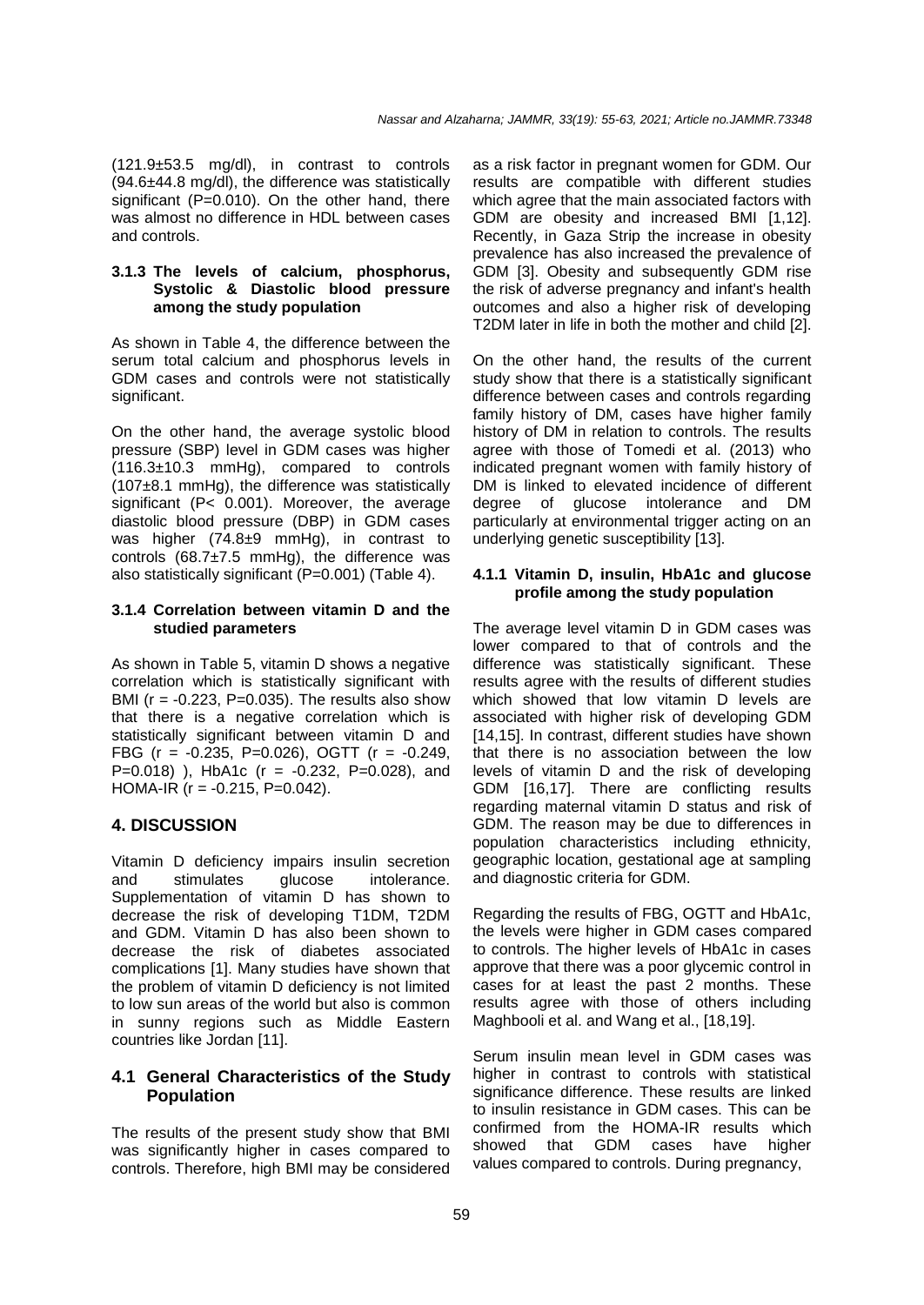#### **Table 3. Lipid profile among the study population**

| <b>Parameters</b>               | Controls (n=45) Mean $\pm$ SD | Cases (n=45) Mean $\pm$ SD | <b>P-value</b> |
|---------------------------------|-------------------------------|----------------------------|----------------|
| Cholesterol (mg/dl) (Min - max) | 162.4±46.1 (81-272)           | 198.7±55.3 (100-290)       | $0.001^*$      |
| TG (mg/dl) (Min - max)          | 114.7±40 (41-208)             | $150.6 \pm 40.3$ (38-215)  | < 0.001        |
| HDL (mg/dl) (Min - max)         | $45.0\pm7.8$ (33-63)          | $45.6 \pm 10.7$ (29-69)    | 0.763          |
| $LDL (mg/dl)$ (Min - max)       | $94.6 \pm 44.8$ (20-206)      | 121.9±53.5 (25-206)        | $0.010^{*}$    |

*HDL: high-density lipoprotein; LDL: low-density lipoprotein; n: number of the subjects; SD: standard deviation; TG: Triglycerides. \*P-value significant at P≤0.05*

#### **Table 4. Calcium, phosphorus, SBP & DBP among the study population**

| <b>Parameters</b>       | Controls (n=45) Mean±SD | Cases (n=45) Mean±SD   | P-value   |  |
|-------------------------|-------------------------|------------------------|-----------|--|
| Ca (mg/dl)(Min - max)   | $8.9 \pm 0.4$ (7.9-9.5) | $8.7\pm0.5(7.3-9.7)$   | 0.296     |  |
| $P$ (mg/dl) (Min - max) | $4.0\pm0.6$ (3.1-6.0)   | $4.1\pm0.8$ (2.4-5.7)  | 0.343     |  |
| SBP (mmHg) (Min - max)  | 107±8.1 (95-125)        | 116.3±10.3 (100-140)   | < 0.001   |  |
| DBP (mmHg) (Min - max)  | $68.7\pm7.5(55-85)$     | $74.8 \pm 9.0$ (60-95) | $0.001^*$ |  |

Ca: Calcium; DBP: diastolic blood pressure; n: number of the subjects; P: phosphorus; SD: standard deviation; SPB: systolic blood pressure. \*P-value is significant at P ≤ 0.05.

#### **Table 5. Correlation between vitamin D and the studied parameters**

| <b>Parameters</b>        | Vitamin D (ng/ml)       |                |  |
|--------------------------|-------------------------|----------------|--|
|                          | Pearson correlation (r) | <b>P-value</b> |  |
| BMI (Kg/m <sup>2</sup> ) | $-0.223$                | $0.035$ *      |  |
| FBG (mg/dl)              | $-0.235$                | $0.026*$       |  |
| OGTT (mg/dl)             | $-0.249$                | $0.018^*$      |  |
| $HbA1c$ $(\%)$           | $-0.232$                | $0.028^{*}$    |  |
| Insulin (uIU/ml)         | $-0.191$                | 0.071          |  |
| <b>HOMA-IR</b>           | $-0.215$                | $^{\ast}0.042$ |  |
| Cholesterol (mg/dl)      | $-0.088$                | 0.409          |  |
| TG (mg/dl)               | -0.188                  | 0.076          |  |
| HDL (mg/dl)              | 0.100                   | 0.347          |  |
| LDL (mg/dl)              | -0.073                  | 0.495          |  |
| SBP (mmHg)               | $-0.099$                | 0.352          |  |
| DBP (mmHg)               | $-0.101$                | 0.343          |  |

*BMI: body mass index; DBP: diastolic blood pressure; FBG: fasting blood glucose; HbA1c: Hemoglobin A1c; HDL: high-density lipoprotein; LDL: low-density lipoprotein; OGTT: oral glucose tolerance test; SPB: systolic blood pressure; TG: Triglycerides; r: Pearson correlation. \*P-value is significant at P ≤ 0.05.*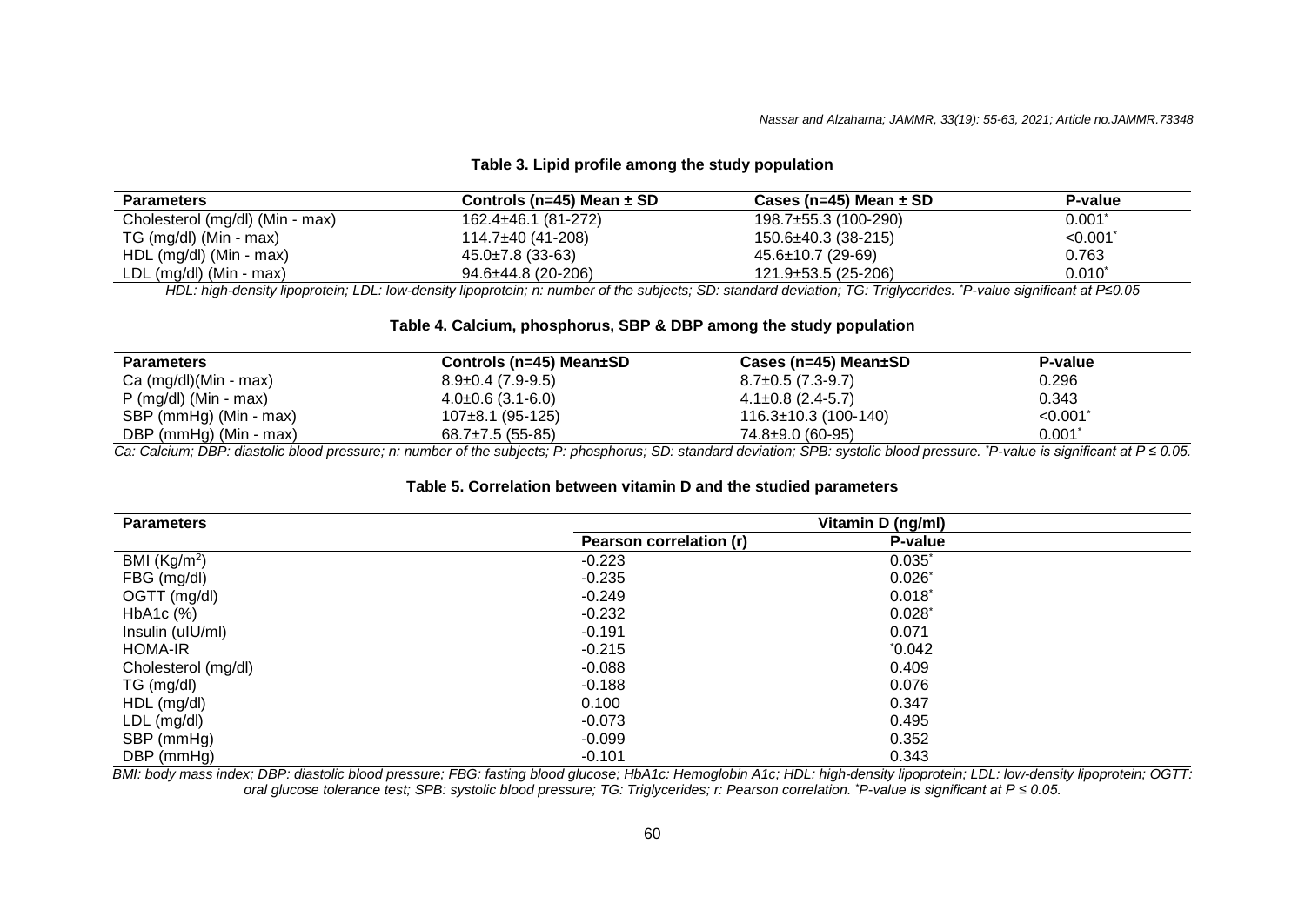different factors can bind to the insulin receptor including hormones and can cause interference with the action of insulin. The pancreas needs to secrete more insulin to control this resistance; where 1.5–2.5 times more insulin is produced than in a normal pregnancy [20]. The association between low vitamin D levels and insulin resistance was demonstrated in different studies [15,21,22].

#### **4.1.2 Serum lipid profile of the study participants**

The average levels of serum cholesterol, TG and LDL were higher in GDM cases in contrast to controls and the difference was statistically significant. The results are congruent with those of different studies [21,23-26]. One reason of hypercholesterolemia during pregnancy is due to an increase in production of sex steroids. Another reason may be due to the insulin resistance which causes changes in hepatic and adipose tissue metabolism. On the other hand, the increased progesterone concentration contributes to the rise in LDL levels [26,27]. The consistent increase in the levels of TG during the course of pregnancy in GDM women in relation to those without insulin resistance is important as hypertriglyceridemia is thought to be one of the key drivers of fetal macrosomia [28]. On the other hand, the average serum level of HDL in GDM cases was approximately similar to the level in controls  $(P = 0.763)$  results are in agreement with Al-Musharaf, (2017) [29]. Insulin resistance was linked to high plasma TG and low plasma HDL cholesterol levels [30].

#### **4.1.3 The levels of SBP and DBP among the study population**

The present study shows that the average levels of SBP and DBP were higher in GDM cases in contrast to that of controls, the difference was statistically significance. The development of high blood pressure during pregnancy is known as preeclampsia; preeclampsia and GDM also affect the women's babies. Women with preeclampsia were more likely to give birth to underweight babies and deliver prematurely. Women with GDM were more likely to deliver overweight babies. These results are congruent with those of Rutkowska et al. (2016) [31].

#### **4.1.4 Correlation between Vitamin D and the studied parameters**

The results show that vitamin D has a statistically significant negative correlations with FBG ( $r = -$  0.235). HbA1c ( $r = -0.232$ ) and OGTT ( $r = -0.232$ ) 0.249). The results agree with those of Pleskacova et al. (2015) and Ghasemi et al. (2016). This again shows the inverse relationship between vitamin D and the different glucose parameters [32,33]. Low levels of vitamin D affects the levels of insulin negatively and therefore affects the levels of FBG, OGTT and HbA1c positively.

Many studies have determined the association between vitamin D and insulin in GDM females but the present study proved a correlation between vitamin D deficiency and impaired insulin sensitivity in GDM cases (HOMA-IR results) that confirm the previous studies [14,34,35].

## **5. CONCLUSIONS**

The mean level of vitamin D was significantly lower in cases as compared to controls. Moreover, the average levels of serum FBG, OGTT, HbA1c, insulin and HOMA-IR were significantly higher in cases as compared to controls. The results also show that vitamin D has a significant negative correlation with BMI, FBG, OGTT, HbA1c and HOMA-IR. The results also show that serum vitamin D level has a relationship with GDM among pregnant women. Vitamin D supplementation to pregnant women may be helpful in the prevention strategy of GDM and the serious complications which can affect both the mother and the fetus during pregnancy and after birth.

## **DISCLAIMER**

The products used for this research are commonly and predominantly use products in our area of research and country. There is absolutely no conflict of interest between the authors and producers of the products because we do not intend to use these products as an avenue for any litigation but for the advancement of knowledge. Also, the research was not funded by the producing company rather it was funded by personal efforts of the authors.

## **CONSENT**

Informed consent was taken from all women who accepted to participate in the study after well explanation of the procedures and objectives and considerations beyond the study.

#### **ETHICAL APPROVAL**

An approval to perform the study was taken from the Palestinian Ethical Committee (Helsinki Ethics Committee) (PHRC/HC/88/16).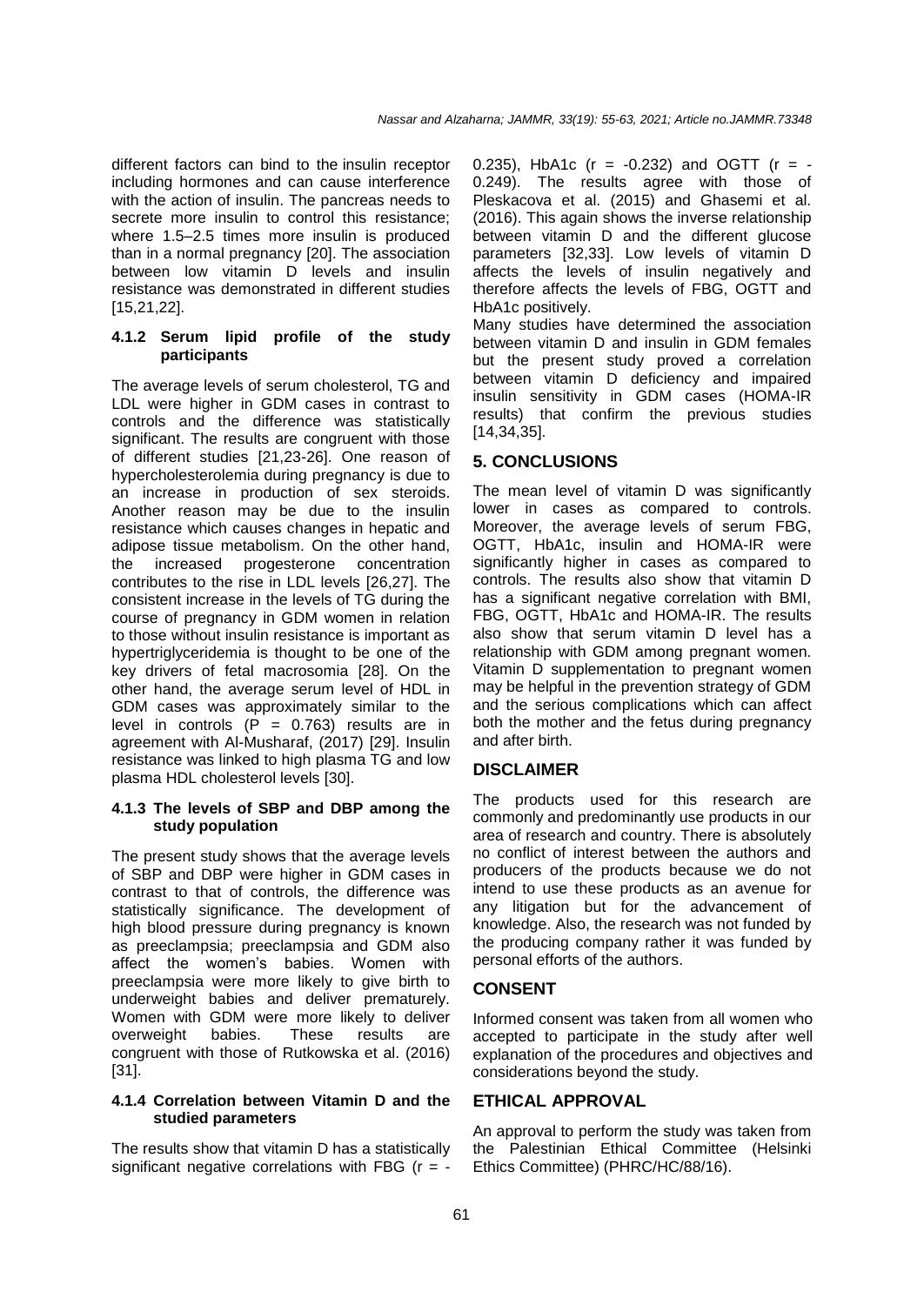## **ACKNOWLEDGEMENT**

We would like to thank Dr. Mona Abu Daya, Gynecologist in Biet-lahia health clinic and Dr. Lena Elnajar, Gynecologist in Eldarag health clinic, for their help. Special thanks to all nursing staff in the Ministry of health clinics in Gaza strip for helping in samples collection. Special thanks to Ministry of health in Gaza strip for facilitating data and samples collection.

## **COMPETING INTERESTS**

Authors have declared that no competing interests exist.

## **REFERENCES**

- 1. Gashlan HM, Noureldeen AF, Elsherif HA, Tareq O. Vitamin D and insulin resistance in gestational diabetes mellitus. Journal of Diabetes and Endocrinology. 2017;8(3):17- 25.
- 2. Guariguata L, Linnenkamp U, Beagley J, Whiting D, Cho N. Global estimates of the prevalence of hyperglycaemia in pregnancy. Diabetes Res Clin Pract. 2014;103(2):176-85.
- 3. AlKasseh A, Zaki N, Aljeesh YI, Soon L. Risk factors of gestational diabetes mellitus in the refugee population in Gaza Strip: A case--control study. Eastern Mediterranean Health Journal. 2013;19.
- 4. Jain A, Chaurasia R, Sengar NS, Singh M, Mahor S, Narain S. Analysis of vitamin D level among asymptomatic and critically ill COVID-19 patients and its correlation with inflammatory markers. Scientific reports. 2020;10(1):1-8.
- 5. Ramagopalan SV, Heger A, Berlanga AJ, Maugeri NJ, Lincoln MR, Burrell A, et al. A ChIP-seq defined genome-wide map of vitamin D receptor binding: associations with disease and evolution. Genome Res. 2010;20(10):1352-60. DOI: 10.1101/gr.107920.110.
- 6. Arnson Y, Amital H, Agmon-Levin N, Alon D, Sánchez-Castañón M, López-Hoyos M, et al. Serum 25-OH vitamin D concentrations are linked with various clinical aspects in patients with systemic sclerosis: a retrospective cohort study and review of the literature. Autoimmun Rev. 2011;10(8):490-4.
- 7. Cantorna MT, Mahon BD. D-hormone and the immune system. The Journal of rheumatology Supplement. 2005;76:11-20.
- 8. Bland R, Markovic D, Hills CE, Hughes SV, Chan SL, Squires PE, et al. Expression of 25-hydroxyvitamin D3-1α-hydroxylase in pancreatic islets. The Journal of steroid biochemistry and molecular biology. 2004;89:121-5.
- 9. Maestro B, Campion J, Davila N, Calle C. Stimulation by 1, 25-dihydroxyvitamin D3 of insulin receptor expression and insulin responsiveness for glucose transport in U-937 human promonocytic cells. Endocr J. 2000;47(4):383-91.
- 10. Alfadhli EM. Gestational diabetes mellitus. Saudi medical journal. 2015;36(4): 399.
- 11. Jazar AS, Takruri HR, Khuri-Bulos NA. Vitamin D status in a sample of preschool children aged from 1 to 6 years visiting the Pediatrics Clinic at Jordan University Hospital. Jordan Medical Journal. 2011;45(4):308-16.
- 12. Drincic A, Fuller E, Heaney RP, Armas LA. 25-Hydroxyvitamin D response to graded vitamin D3 supplementation among obese<br>adults. The Journal of Clinical Journal Endocrinology & Metabolism. 2013;98 (12):4845-51.
- 13. Tomedi LE, Chang C-CH, Newby P, Evans RW, Luther JF, Wisner KL, et al. Prepregnancy obesity and maternal nutritional biomarker status during pregnancy: a factor analysis. Public Health Nutr. 2013;16(8):1414-8.
- 14. Wang L, Song Y, Manson JE, Pilz S, März W, Michaëlsson K, et al. Circulating 25 hydroxy-vitamin D and risk of cardiovascular disease: a meta-analysis of prospective studies. Circulation: Cardiovascular Quality and Outcomes. 2012;5(6):819-29.
- 15. Zhang M-X, Pan G-T, Guo J-F, Li B-Y, Qin L-Q, Zhang Z-L. Vitamin D deficiency increases the risk of gestational diabetes mellitus: a meta-analysis of observational studies. Nutrients. 2015;7(10):8366-75.
- 16. Park S, Yoon H-K, Ryu H-M, Han YJ, Lee SW, Park BK, et al. Maternal vitamin D deficiency in early pregnancy is not associated with gestational diabetes mellitus development or pregnancy outcomes in Korean pregnant women in a prospective study. J Nutr Sci Vitaminol (Tokyo). 2014;60(4):269-75.
- 17. Bal M, Ersoy GŞ, Demirtaş Ö, Kurt S, Taşyurt A. Vitamin D deficiency in pregnancy is not associated with diabetes mellitus development in pregnant women